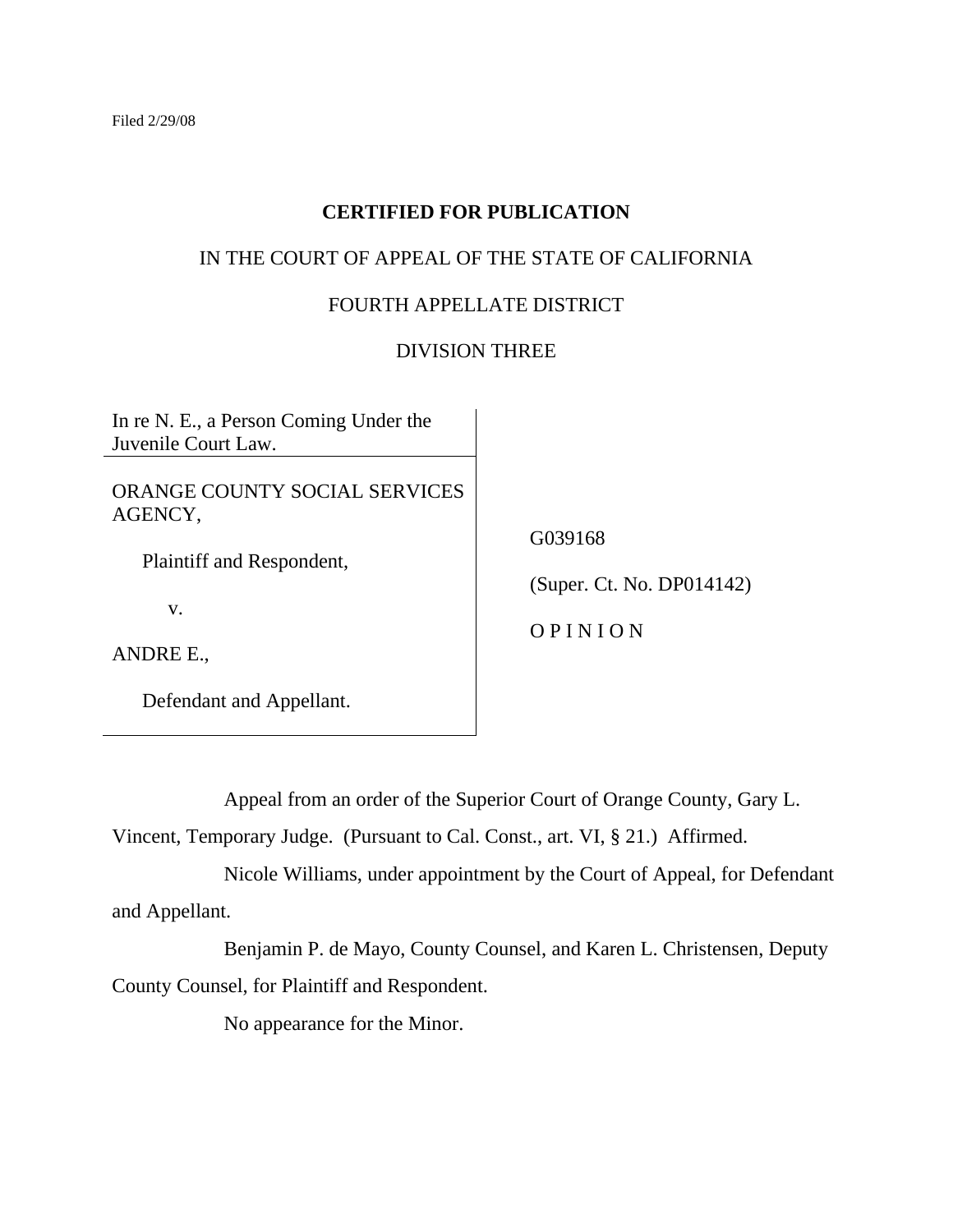Andre E. appeals from the order terminating parental rights to his daughter, N. E. He contends the order must be reversed because the juvenile court and the Orange County Social Services (SSA) failed to inquire of him whether N. E. is or may be an Indian child within the meaning of the Indian Child Welfare Act (ICWA) (25 U.S.C. § 1901 et seq.). We find no merit to his contention and affirm the order.

## FACTS

 N. E. was taken into protective custody at the age of three due to her mother's failure to protect her. Mother had a history of substance abuse, an extensive criminal history, and had periods of incarceration during which she could not care for the child. At the time of detention, mother was married to another man,  $\frac{1}{1}$  but Andre was identified by mother as N. E.'s biological father and his whereabouts were unknown. Andre too had a history of substance abuse, arrests, and convictions including violent felonies.

 Mother was present at the detention hearing on September 27, 2006. She advised the juvenile court she might have Seminole Indian heritage. The court found ICWA might apply and ordered SSA to investigate. Mother advised the juvenile court Andre was currently incarcerated at the Camp Verde Detention Center in Arizona.

 On October 31, 2006, SSA reported an ICWA social worker had interviewed mother and had obtained an address for Andre at the Camp Verde Detention Center. Mother told the ICWA social worker Andre (with whom mother had lived for three years) did not have any American Indian ancestry. The ICWA social worker sent a letter to Andre asking him to contact the social worker by collect call. Almost a month had passed, and Andre had not contacted the ICWA social worker. SSA had given the

 $\overline{\phantom{a}}$ 

<sup>1</sup> The court originally found mother's husband to be N. E.'s presumed father, but eventually vacated that order and eliminated him as a father for all purposes.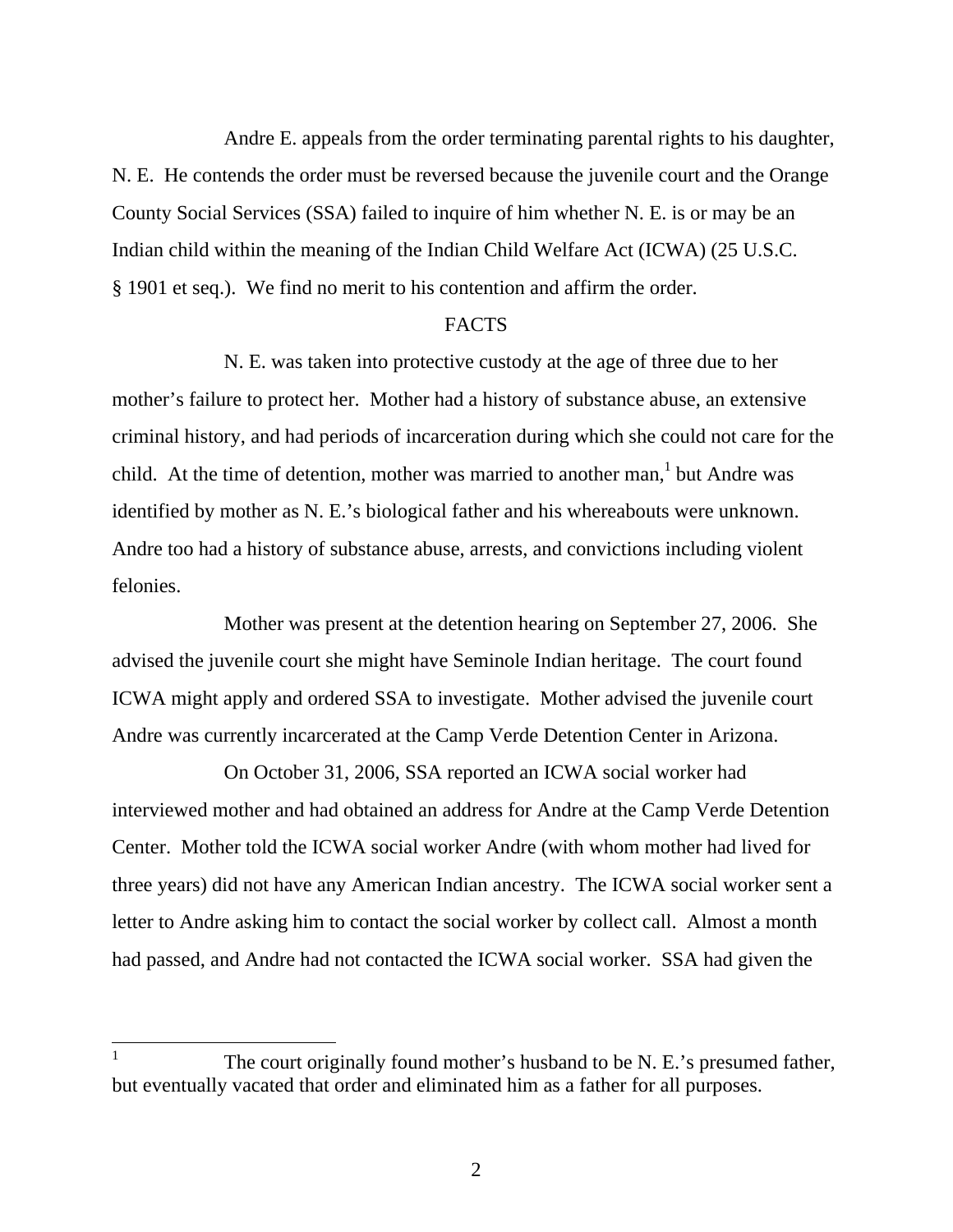appropriate ICWA notices to the Bureau of Indian Affairs (BIA) and the Seminole Tribe. The notices identified Andre as an alleged father.

 In a report filed November 15, 2006, SSA reported the assigned social worker (not the ICWA social worker) had contacted Andre who was now incarcerated at the Arizona State Prison in Kingman, Arizona. Andre's expected release date was June 2007. There is nothing in the record indicating the social worker asked Andre if he had any American Indian ancestry.

 At a hearing on November 15, 2006, the juvenile court appointed counsel for Andre. Through his counsel, Andre stipulated to the court's order that ICWA notice had been given to the BIA and all required tribes, and ICWA did not apply. Thereafter, all of SSA's reports indicated ICWA did not apply.

 On December 6, 2006, Andre was declared N. E.'s presumed father. At the jurisdictional hearing on December 19, the juvenile court sustained the allegations of an amended petition, and set a contested dispositional hearing. After several continuances, the contested dispositional hearing took place on March 7, 2007. The court did not order services for mother or Andre and scheduled a permanency planning hearing.

 Neither parent was present for the permanency planning hearing on August 15, 2007, but both were represented by counsel. N. E. was in a pre-adoptive home and mother was in agreement with the recommendation that parental rights be terminated and N. E. be freed for adoption. Andre's counsel made no argument that any of the statutory exceptions to termination of parental rights applied, but asked the court to consider legal guardianship instead of adoption. The juvenile court found N. E. was adoptable and none of the statutory exceptions to termination parental rights applied. The court terminated parental rights and Andre appeals.

3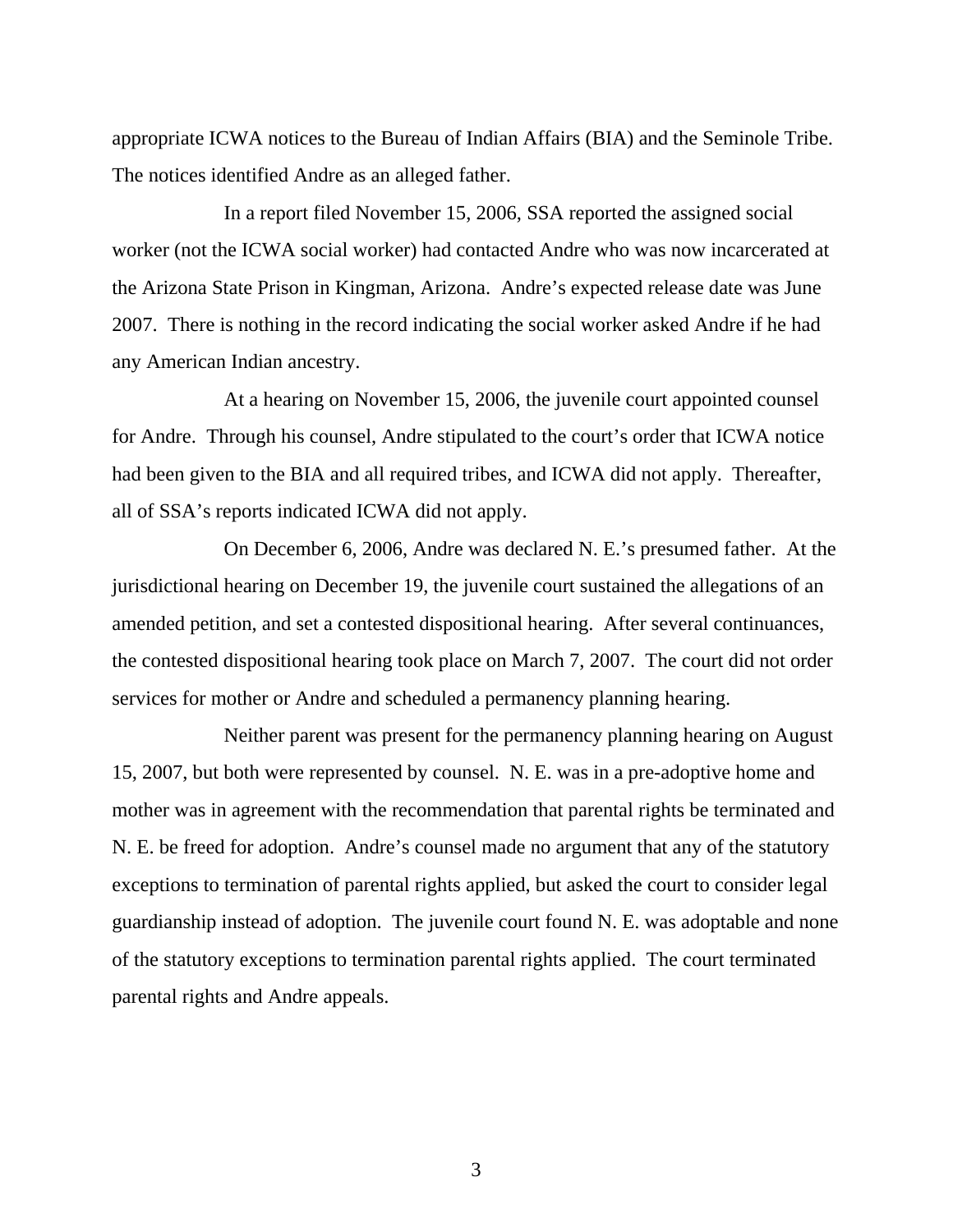### DISCUSSION

 Andre contends the termination order must be reversed because SSA and the juvenile court failed to comply with their duties to inquire if he had any Indian ancestry. We reject Andre's claim of error.

 Welfare and Institutions Code section 224.3, subdivision (a), and California Rules of Court, rule 5.481(a),<sup>2</sup> impose upon both the juvenile court and SSA "an affirmative and continuing duty to inquire" whether a dependent child is or may be an Indian child. The social worker must ask the parents if the child has Indian heritage (Cal. Rules of Court, rule  $5.481(a)(1)$ ), and upon a parent's first appearance in a dependency proceeding, the juvenile court must order the parent to complete a Parental Notification of Indian Status form (Cal. Rules of Court, rule 5.481(a)(2)).

 Here, it is not clear SSA or the juvenile court complied with their inquiry duties. On the one hand, an ICWA social worker tried unsuccessfully to contact Andre. Another SSA social worker finally tracked Andre down and spoke with him, but apparently did not question him about possible Indian heritage. The court did not order Andre to complete a Parental Notification of Indian Status form. But on the other hand, mother, with whom Andre had lived for three years, told social workers Andre had no Indian heritage. The ICWA notices sent to the BIA and the Seminole Tribe in response to mother's claim of Indian heritage identified Andre as an alleged father. When Andre finally appeared and was appointed counsel, his court-appointed counsel stipulated ICWA did not apply. Thereafter, all of SSA's reports stated ICWA did not apply. Andre does not assert on appeal that he in fact has any Indian heritage.

 Even if the juvenile court and SSA failed in their inquiry responsibilities, we cannot disturb the juvenile court's order without a showing Andre was prejudiced by

 $\overline{\phantom{a}}$ 

<sup>2</sup> The parties refer to California Rules of Court, rule 5.664, which was repealed effective January 1, 2008. The former rule's directives are now contained in California Rules of Court, rule 5.481, which became effective January 1, 2008.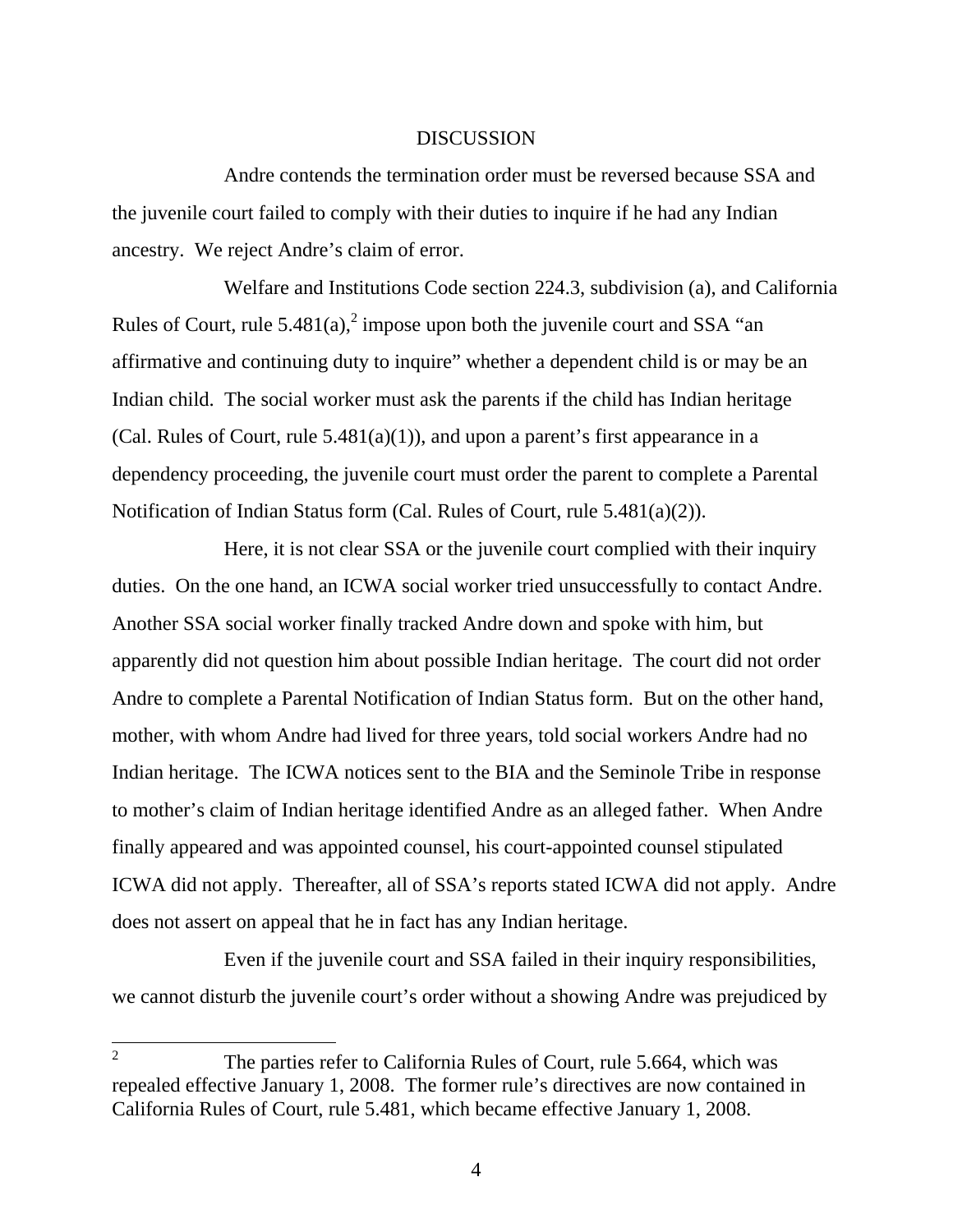the claimed error. (Cal. Const., art. VI, § 13.) And in this case, where there is absolutely no suggestion by Andre that he in fact has any Indian heritage, he has failed to demonstrate the requisite prejudice.

 Andre relies upon *In re J.N.* (2006) 138 Cal.App.4th 450. In that case, the department conceded the record did not demonstrate adequate ICWA inquiry was done, but urged the court to find any error harmless, since there was nothing in the record to indicate mother had any Indian ancestry. The court "refuse[d] to speculate about what mother's response to any inquiry would be[,]" and reversed and remanded for the limited purpose of having the trial court make the ICWA inquiry. (*Id.* at pp. 461-462.)

 But we find the reasoning of *In re Rebecca R.* (2006) 143 Cal.App.4th 1426 (*Rebecca R.*), more persuasive. In *Rebecca R.,* the record was devoid of documentation indicating the department had made the requisite ICWA inquiry of the father. The father made no claim on appeal that he in fact had Indian heritage, but urged the inquiry error required reversal. The court declined to adopt *In re J.N.'s* procedure for a limited remand because the father failed to show a miscarriage of justice. (*Rebecca R.*, *supra,* 143 Cal.App.4th at p. 1430.)

 In ruling, the *Rebecca R.* court observed, "The sole reason an appellate court is put into a position of 'speculation' on the matter is the parent's failure or refusal to tell us. Father complains that he was not asked below whether the child had any Indian heritage. Fair enough. But, there can be no prejudice unless, *if* he had been asked, father *would have* indicated that the child did (or may) have such ancestry. [I] Father is here, now, before this court. There is nothing whatever which prevented him, in his briefing or otherwise, from removing any doubt or speculation. He should have made an offer of proof or other affirmative representation that, had he been asked, he would have been able to proffer some Indian connection sufficient to invoke the ICWA. He did not. [¶] In the absence of such a representation, the matter amounts to nothing more than trifling with the courts. [Citation.] The knowledge of any Indian connection is a matter wholly

5